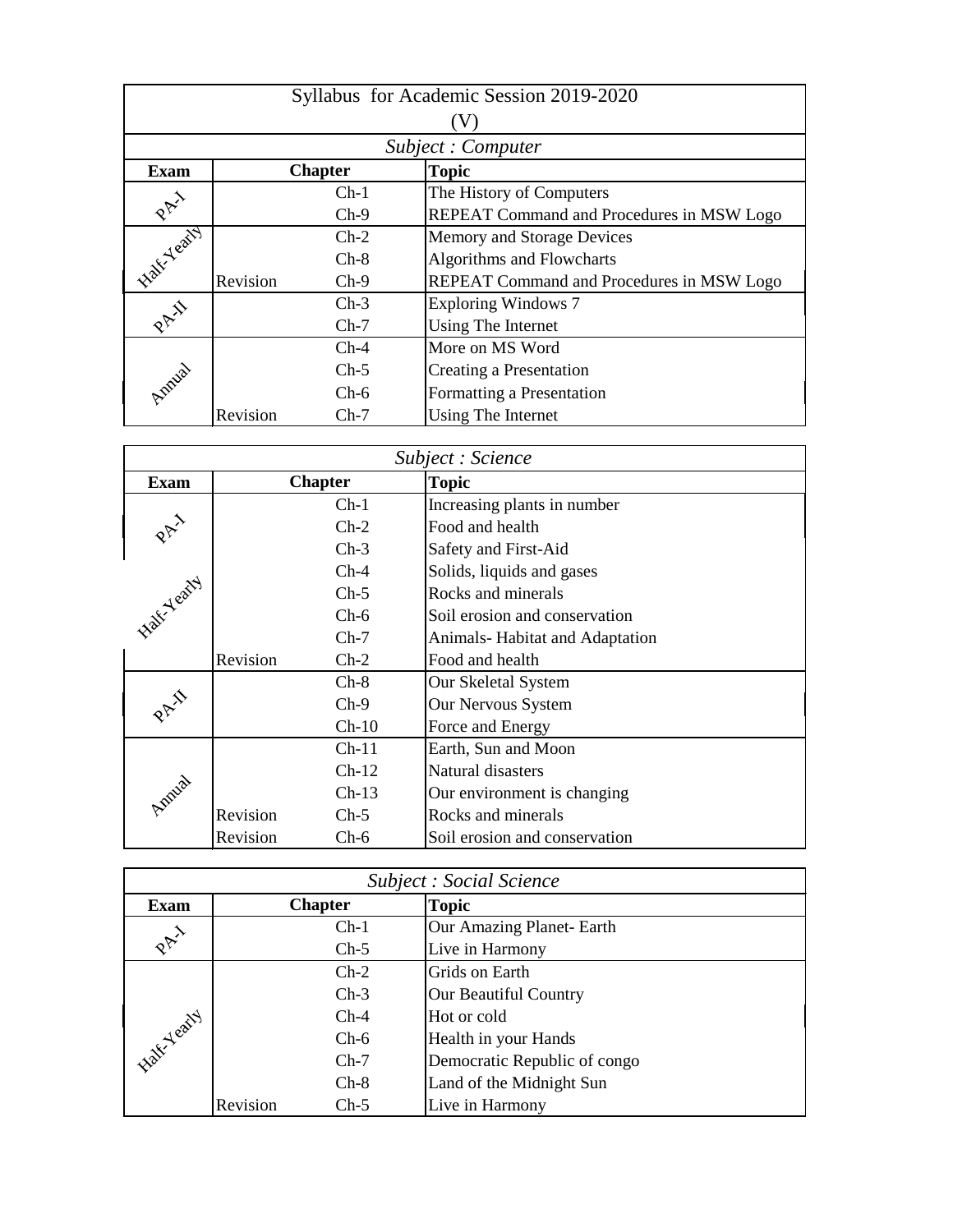|        |          | $Ch-9$  | <b>Land of Hot Sands</b>  |
|--------|----------|---------|---------------------------|
| RAY    |          | $Ch-12$ | Pride of India            |
|        |          | $Ch-10$ | Grasslands                |
|        |          | $Ch-11$ | From one end to the other |
|        |          | $Ch-13$ | The British in India      |
|        |          | $Ch-14$ | Freedom of India          |
| Annial |          | $Ch-15$ | The Indian Government     |
|        |          | $Ch-16$ | Let's make peace, Not war |
|        | Revision | $Ch-2$  | Grids on Earth            |
|        | Revision | $Ch-4$  | Hot or cold               |

| <b>Subject: Mathematics</b> |          |                |                                              |
|-----------------------------|----------|----------------|----------------------------------------------|
| <b>Exam</b>                 |          | <b>Chapter</b> | <b>Topic</b>                                 |
|                             |          | $Ch-1$         | Numbers up to 99,99,99,999                   |
|                             |          | $Ch-2$         | <b>Roman Numerals</b>                        |
|                             |          | $Ch-3$         | Addition and subtractions of Large numbers   |
|                             |          | $Ch-4$         | Multiplication and Division of large numbers |
|                             |          | $Ch-5$         | Multiples and factors                        |
|                             |          | $Ch-6$         | Fractions                                    |
| alt Yeath                   |          | $Ch-7$         | Decimals                                     |
|                             |          | $Ch-8$         | Percent                                      |
|                             | Revision | $Ch-2$         | <b>Roman Numerals</b>                        |
|                             | Revision | $Ch-4$         | Multiplication and Division of large numbers |
| PAI                         |          | $Ch-9$         | Profit and loss                              |
|                             |          | $Ch-10$        | Geometry                                     |
|                             |          | $Ch-11$        | <b>Symmetry and Patterns</b>                 |
|                             |          | $Ch-12$        | Perimeter, Area and Volume                   |
|                             |          | $Ch-13$        | Measurements                                 |
|                             |          | $Ch-14$        | Time                                         |
| Amiral                      |          | $Ch-15$        | Data Handling                                |
|                             | Revision | $Ch-5$         | Multiples and factors                        |
|                             | Revision | $Ch-6$         | Fractions                                    |
|                             | Revision | $Ch-10$        | Geometry                                     |

| Subject : English          |         |                |                              |
|----------------------------|---------|----------------|------------------------------|
| <b>Exam</b>                |         | <b>Chapter</b> | <b>Topic</b>                 |
|                            | Reader  | $Ch-1$         | Day by Day                   |
| $\delta_{\nabla}^{\nabla}$ |         | $Ch-2$         | The Surprising Buns          |
|                            | Grammar | $Ch-1$         | Sentences                    |
|                            |         | $Ch-2$         | <b>Nouns</b>                 |
|                            | Reader  | $Ch-3$         | The Plaint of the camel      |
|                            |         | $Ch-4$         | Ferdinand, the Bull          |
|                            |         | $Ch-5$         | The Magic of Kondapalli Toys |
|                            |         | $Ch-6$         | From a Railway carriage      |
|                            |         | $Ch-7$         | The Shadow                   |
| لمم                        |         | $Ch-8$         | Little Green Men             |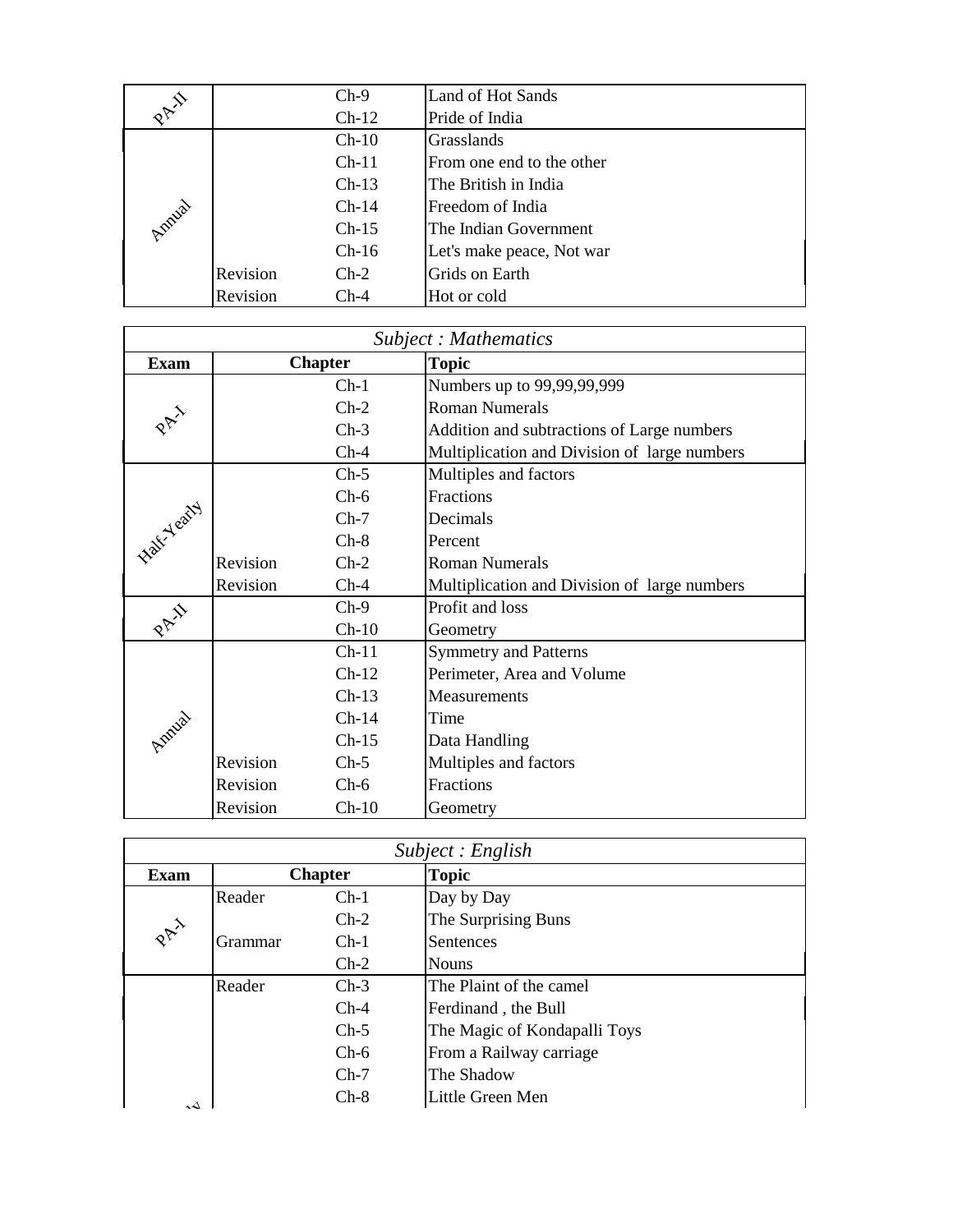| Half-Yearly | Grammar  | $Ch-3$<br>$Ch-4$<br>$Ch-12$ | Verbs (Opposite of the verbs, subject-verb Afreement,<br>Infinitives, Adding-'ing', Transitive and Intrensitive<br>verbs, Simple present tense, Present continuous<br>tenses, Past tenses, Simple future tenses)<br>Articles<br>Comprehension (A&B) |
|-------------|----------|-----------------------------|-----------------------------------------------------------------------------------------------------------------------------------------------------------------------------------------------------------------------------------------------------|
|             | Writing  |                             | Paragraph Writing & Story Writing                                                                                                                                                                                                                   |
|             | Reader   | $Ch-9$                      | Pepper, the capuchin Monkey                                                                                                                                                                                                                         |
|             |          | $Ch-10$                     | Grqndpa Tickles a Tiger                                                                                                                                                                                                                             |
|             | Grammar  | $Ch-5$                      | Pronouns                                                                                                                                                                                                                                            |
|             |          | $Ch-6$                      | Adjectives                                                                                                                                                                                                                                          |
|             | Reader   | $Ch-11$                     | The skylark                                                                                                                                                                                                                                         |
|             |          | $Ch-12$                     | A Hero                                                                                                                                                                                                                                              |
|             |          | $Ch-13$                     | A Dog from Nowhere                                                                                                                                                                                                                                  |
|             |          | $Ch-14$                     | All the World is a Rainbow                                                                                                                                                                                                                          |
|             |          | $Ch-15$                     | Gopal Bhand can count Stars                                                                                                                                                                                                                         |
|             | Revision | $Ch-4$                      |                                                                                                                                                                                                                                                     |
| Amual       | Grammar  | $Ch-7$                      | <b>Adverbs</b>                                                                                                                                                                                                                                      |
|             |          | $Ch-8$                      | Prepositions                                                                                                                                                                                                                                        |
|             |          | $Ch-9$                      | Conjunctions                                                                                                                                                                                                                                        |
|             |          | $Ch-10$                     | Spelling Aid                                                                                                                                                                                                                                        |
|             | Revision | $Ch-2$                      | <b>Nouns</b>                                                                                                                                                                                                                                        |
|             | Revision | $Ch-12$                     | Comprehension (C,D&E)                                                                                                                                                                                                                               |
|             | Writing  |                             | Letter Writing(Formal & Informal)                                                                                                                                                                                                                   |

| Subject : General Knowledge |                |                            |
|-----------------------------|----------------|----------------------------|
| <b>Exam</b>                 | <b>Chapter</b> | <b>Topic</b>               |
|                             |                | Odd lives in odd places    |
|                             |                | <b>Sporting Superwomen</b> |
|                             |                | The Superlatives           |
|                             |                | All around the world       |
|                             |                | Computent                  |
|                             |                | Phobias                    |
|                             |                | Spice special              |
|                             |                | Work this words            |
|                             |                | <b>FunFacts</b>            |
|                             |                | India moves                |
|                             |                | Sonic magic                |
|                             |                | Days that matter           |
|                             |                | World leaders              |
| <b>Native Yeary</b>         |                | Tall tales Trivia          |
|                             |                | Mechanical work-horses     |
|                             |                | <b>Body Behaviours</b>     |
|                             |                | India in spleuder          |
|                             |                | Sobriquets                 |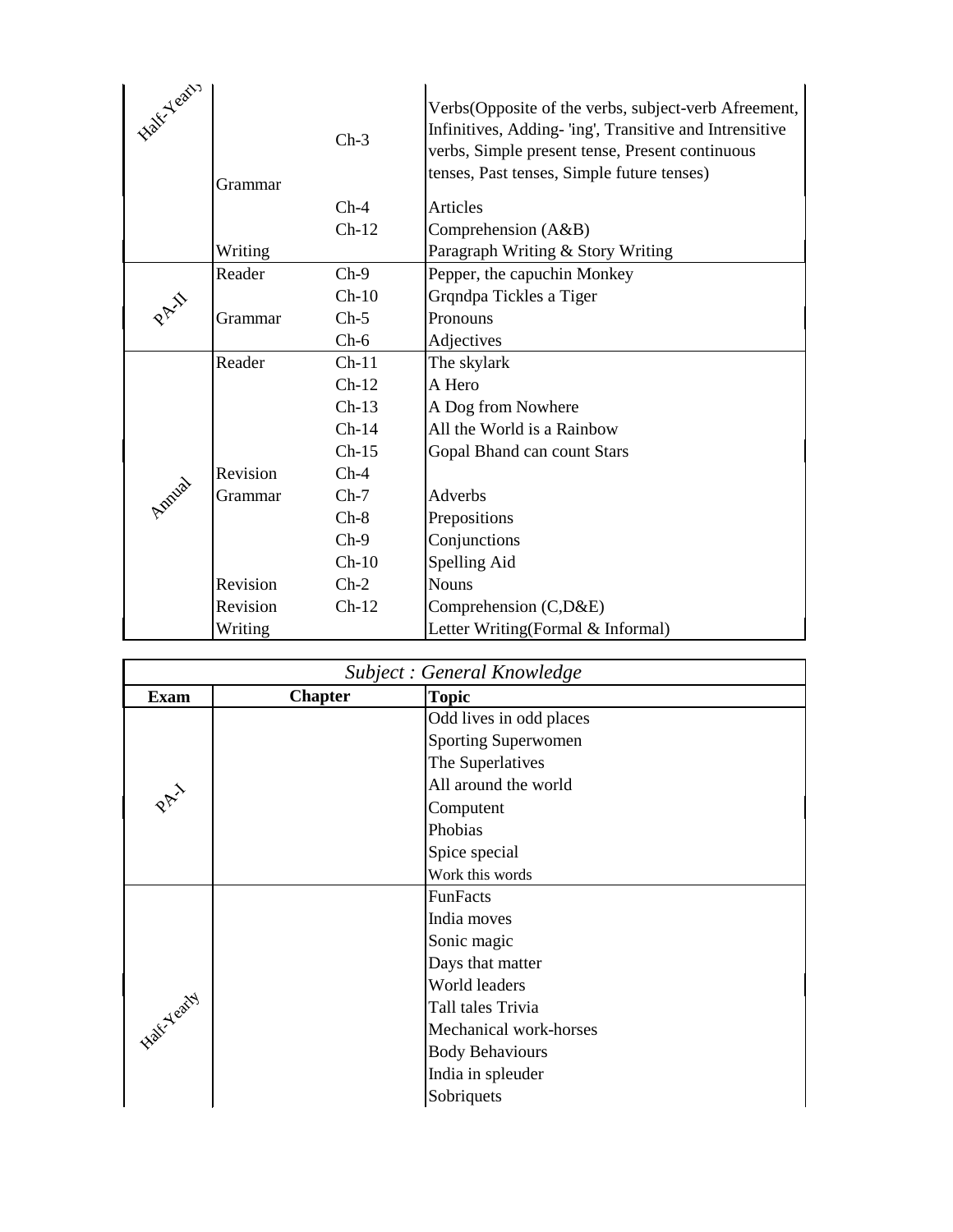|      | Revision | The Superlatives              |
|------|----------|-------------------------------|
|      | Revision | Computent                     |
|      |          | Flightless birds              |
|      |          | An array of authors           |
|      |          | Imperial India                |
| PAY  |          | <b>Royal Rouletter</b>        |
|      |          | Light & Dark                  |
|      |          | <b>Forest Files</b>           |
|      |          | A capital business            |
|      |          | Currencies quiz               |
|      |          | Hooves, wings, clows and paws |
|      |          | Cartoonundrum                 |
|      |          | Peuname puzzlement            |
|      |          | <b>Flights of Fantasy</b>     |
|      |          | <b>Little Stars</b>           |
| Amus |          | School yard spiels            |
|      |          | Brands, logos and tagline     |
|      |          | Bird, water dish              |
|      | Revision | World leaders                 |
|      | Revision | India in spleuder             |

| Subject : Moral Science |          |                |                             |  |
|-------------------------|----------|----------------|-----------------------------|--|
| <b>Exam</b>             |          | <b>Chapter</b> | <b>Topic</b>                |  |
|                         |          | $Ch-1$         | Take care of Surroundings   |  |
| PAY                     |          | $Ch-2$         | Value of Money              |  |
|                         |          | $Ch-3$         | True Friendship             |  |
|                         |          | $Ch-4$         | <b>Controlling Anger</b>    |  |
| <b>Half Yearty</b>      |          | $Ch-5$         | Living Generously is Genius |  |
|                         | Revision | $Ch-2$         | Value of Money              |  |
|                         |          | $Ch-6$         | <b>Respect your Elders</b>  |  |
| RAI                     |          | $Ch-7$         | Contentment is Realization  |  |
|                         |          | $Ch-8$         | Use the Internet Safely     |  |
| Amilal                  |          | $Ch-9$         | Getting Inspiration         |  |
|                         | Revision | $Ch-4$         | <b>Controlling Anger</b>    |  |
|                         | Revision | $Ch-6$         | <b>Respect your Elders</b>  |  |

|             | Subject : Hindi 2nd language |                |                       |  |
|-------------|------------------------------|----------------|-----------------------|--|
| <b>Exam</b> | <b>Book Name</b>             | <b>Chapter</b> | <b>Topic</b>          |  |
|             | Pankuri                      | $Ch-1$         | Kamna (Poem)          |  |
|             | (Text)                       | $Ch-2$         | Lalch ka beej         |  |
|             |                              | $Ch-3$         | Kumhar ka Gadha       |  |
| RAY         | Garima<br>(Gram)             | $Ch-1$         | Language and Grammar  |  |
|             |                              | $Ch-2$         | Orthography           |  |
|             |                              | $Ch-3$         | Word form             |  |
|             |                              | $Ch-4$         | Noun                  |  |
|             |                              | $Ch-4$         | Meri Anatim Abhilasha |  |
|             |                              | $Ch-5$         | Chor Ka Bolidan       |  |
|             | Pankuri                      | $Ch-6$         | Myhko Awaj lagana     |  |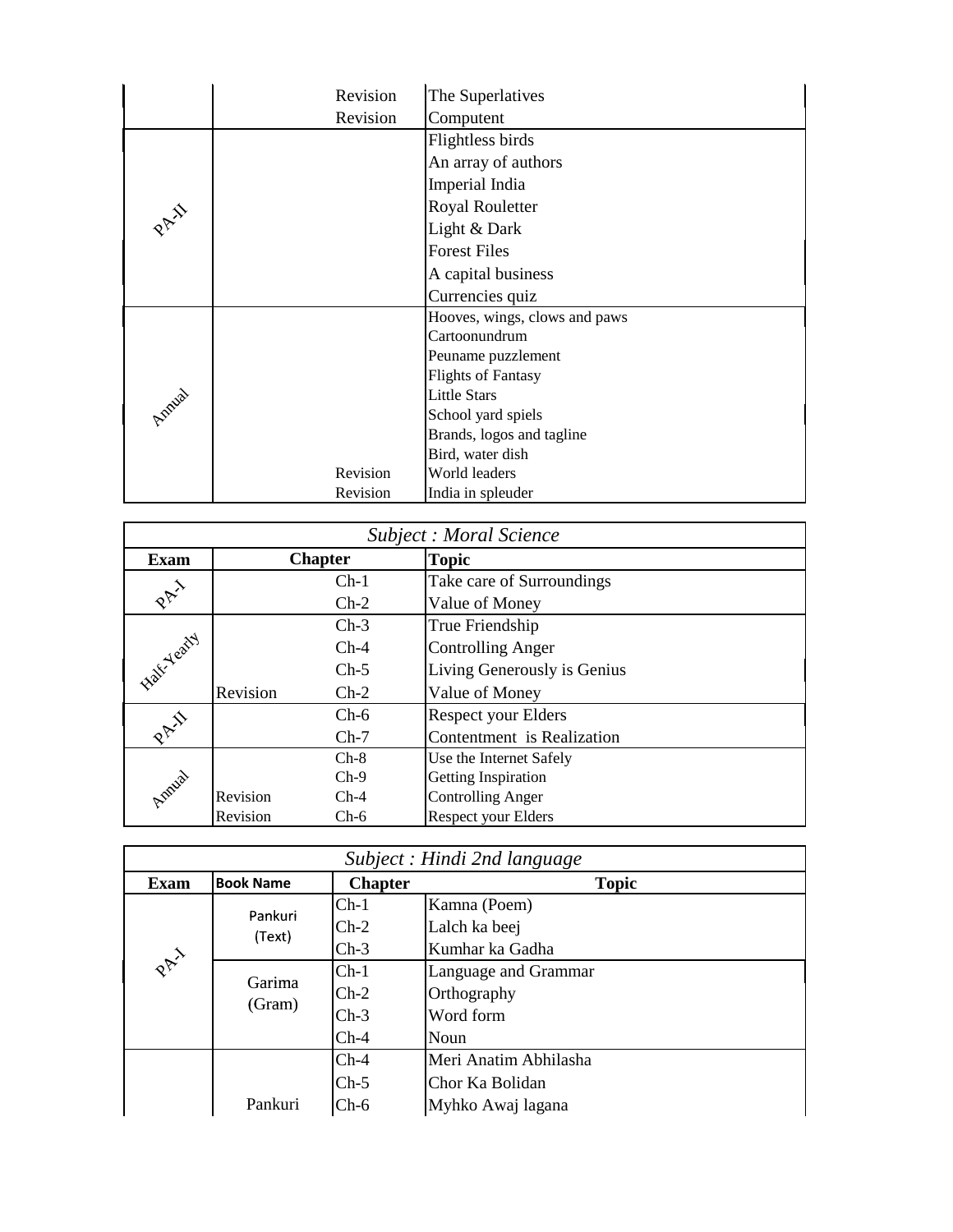|                    | (Text)  | $Ch-7$             | Saiyam ka Mahatya                                            |
|--------------------|---------|--------------------|--------------------------------------------------------------|
|                    |         |                    | Ch-1 (Revisi Kamna (Poem)                                    |
|                    |         |                    |                                                              |
| <b>Half-Yearty</b> |         | $Ch-5$             | Gender                                                       |
|                    |         | $Ch-6$             | Number                                                       |
|                    |         | $Ch-8$             | Pronoun                                                      |
|                    | Garima  | $Ch-14$            | Opposites                                                    |
|                    | (Gram)  | $Ch-15$            | Synonyms Word                                                |
|                    |         | $Ch-20$            | <b>Essay writing</b>                                         |
|                    |         | $Ch-21$            | <b>Unseen Passage</b>                                        |
|                    |         | $Ch-22$            | <b>Story Writing</b>                                         |
|                    |         |                    |                                                              |
|                    |         | $Ch-9$             | Ahankar Ka Hathi                                             |
|                    | Pankuri | $Ch-10$            | Humne Darna Khabhi Na Jana                                   |
|                    |         | $Ch-12$            | Suchcha Veer                                                 |
| PAI                |         | $Ch-7$             | Case                                                         |
|                    | Garima  | $Ch-9$             | Adjective                                                    |
|                    | (Gram)  | $Ch-16$            | One Word                                                     |
|                    |         |                    |                                                              |
|                    |         | $Ch-13$            | Hriday Paribartan                                            |
|                    |         | $Ch-14$            | Meetha Kunah                                                 |
|                    | Pankuri | $Ch-15$<br>$Ch-16$ | Ak Patra Ma ke naam                                          |
|                    |         |                    | Swabhav Badalna Bara Kathin<br>Ch-5 (RevisionChor Ka Bolidan |
|                    |         |                    | Ch-9 (Revision Ahankar Ka Hathi                              |
|                    |         | $Ch-10$            | Verb                                                         |
| Annia              |         | $Ch-11$            | Tense                                                        |
|                    |         | $Ch-12$            | Indeclinable Word                                            |
|                    |         | $Ch-17$            | Sentence                                                     |
|                    | Garima  | $Ch-18$            | Idioms                                                       |
|                    | (Gram)  | $Ch-19$            | Letter writing                                               |
|                    |         | $Ch-20$            | Essay writing                                                |
|                    |         | $Ch-21$            | <b>Unseen Passage</b>                                        |
|                    |         |                    |                                                              |

| Subject : Bengali 2nd language |                      |                |                        |  |  |  |
|--------------------------------|----------------------|----------------|------------------------|--|--|--|
| <b>Exam</b>                    | <b>Book Name</b>     | <b>Chapter</b> | <b>Topic</b>           |  |  |  |
|                                | Kothamukul<br>(Text) | $Ch-1$         | Baggho o palito kukur  |  |  |  |
|                                |                      | $Ch-3$         | Udvider jonmo o mrittu |  |  |  |
|                                |                      | $Ch-13$        | Aruni                  |  |  |  |
| PAY                            |                      | $Ch-14$        | Shadhinota             |  |  |  |
|                                | Vasamukul<br>(Gram)  | $Ch-1$         | Vasa o byakaron        |  |  |  |
|                                |                      | $Ch-2$         | Dhoni o borno          |  |  |  |
|                                |                      | $Ch-3$         | Shabdo, pod o byakko   |  |  |  |
|                                |                      | $Ch-4$         | Pod porichoy           |  |  |  |
|                                |                      |                | paragraph writing      |  |  |  |
|                                |                      | $Ch-6$         | Petuk                  |  |  |  |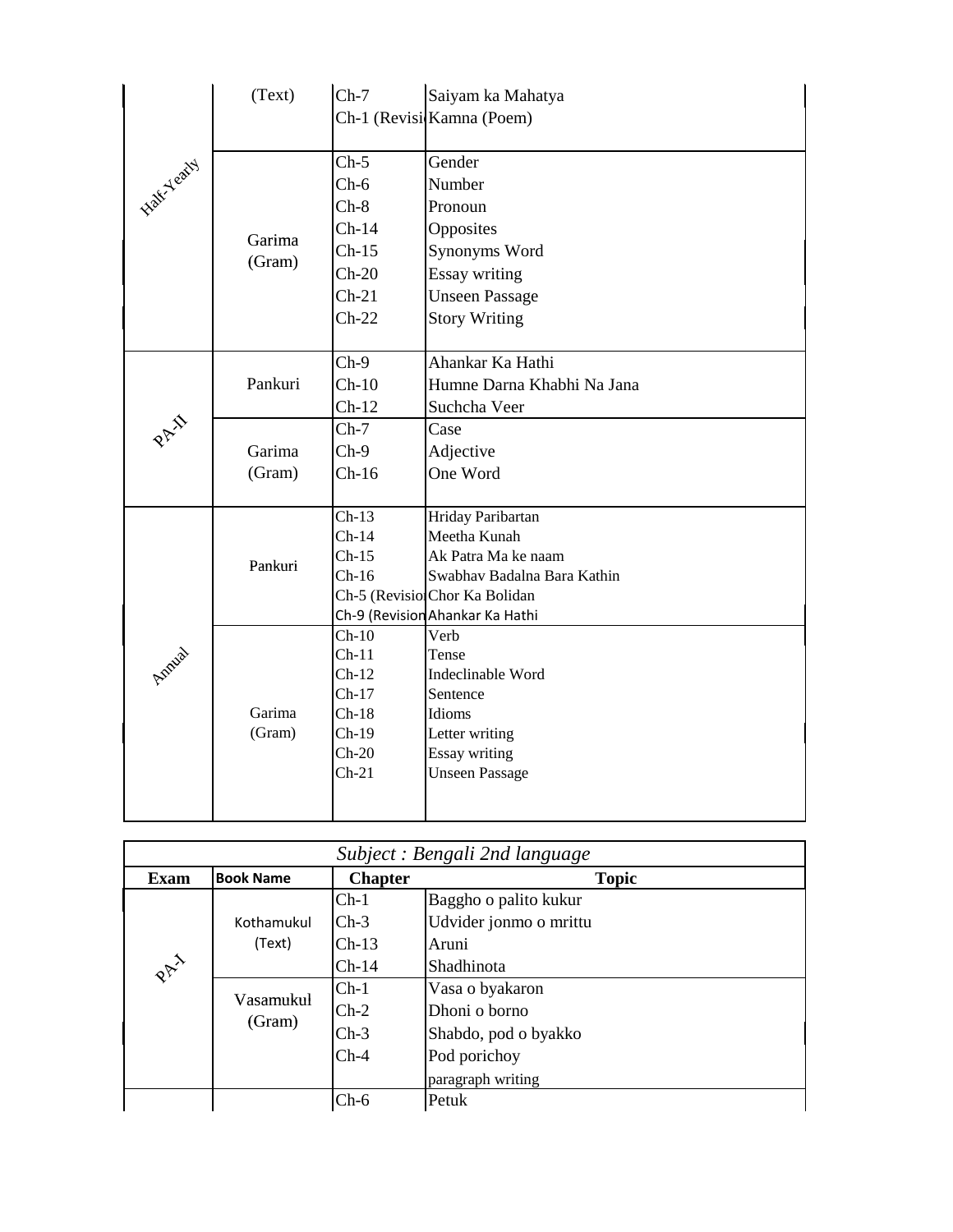| <b>Half-Yearty</b> | Kothamukul<br>(Text) | $Ch-7$                    | Rakhal Raja                   |
|--------------------|----------------------|---------------------------|-------------------------------|
|                    |                      | $Ch-15$                   | Dhukkhi Hari                  |
|                    |                      | $Ch-16$                   | Maa amar                      |
|                    |                      | $Ch-8$                    | Soda sotto kotha bolibe       |
|                    |                      | Ch-14 (RevisShadhinota    |                               |
|                    | Vasamukul<br>(Gram)  | $Ch-5$                    | Kriar Kal                     |
|                    |                      | $Ch-6$                    | Bochon                        |
|                    |                      | $Ch-7$                    | Purush                        |
|                    |                      | $Ch-8$                    | Lingo                         |
|                    |                      |                           | Ch-2 (Revisi Dhoni o borno    |
|                    |                      |                           | paragraph writing             |
|                    |                      |                           | Letter writing                |
|                    | Kothamukul           | $Ch-9$                    | Tota Kahini                   |
|                    |                      | $Ch-10$                   | Mohakaser kotha               |
|                    |                      | $Ch-18$                   | Kishor                        |
|                    |                      | $Ch-21$                   | Mayataru                      |
| PAI                | Vasamukul<br>(Gram)  | $Ch-9$                    | Sandhi                        |
|                    |                      | $Ch-10$                   | Karok o bivokti               |
|                    |                      | $Ch-11$                   | Pod poribortan                |
|                    |                      | $Ch-12$                   | <b>Biporit Shabdo</b>         |
|                    |                      |                           | paragraph writing             |
|                    | Kothamukul           | $Ch-12$                   | <b>Bichar</b>                 |
|                    |                      | $Ch-22$                   | Ak j chilo                    |
|                    |                      | Ch-16 (Revisi Maa amar    |                               |
|                    |                      | Ch-9 (Revisio Tota Kahini |                               |
|                    |                      |                           |                               |
|                    | Vasamukul<br>(Gram)  | $Ch-13$                   | Somarthok sobdo               |
| Amira              |                      | $Ch-14$                   | Somocharito vinnarthok shabdo |
|                    |                      | $Ch-15$<br>$Ch-16$        | Ak kothai prokash             |
|                    |                      | Ch-8 (Revisio Lingo       | Suddho banan                  |
|                    |                      |                           | Ch-12 (Revisi Biporit shabdo  |
|                    |                      |                           | Letter writing                |
|                    |                      |                           | Paragraph writing             |